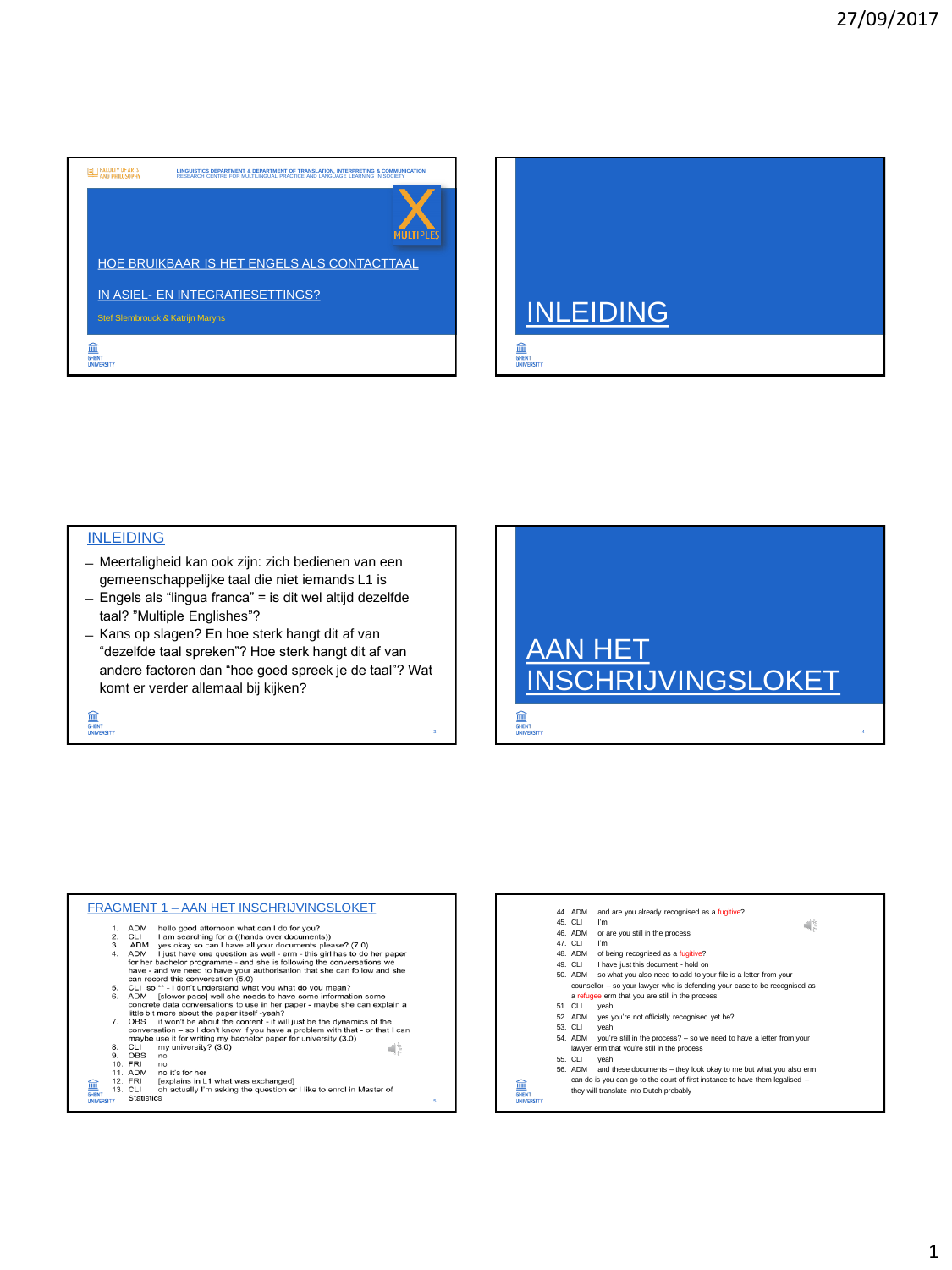10





"De protection officer hoort de asielzoeker over alle elementen in het dossier: hij gaat de geloofwaardigheid na en onderzoekt of de motieven van de aanvraag beantwoorden aan de criteria die kunnen leiden tot een beschermingsstatus." [\(http://www.cgvs.be\)](http://www.cgvs.be/nl/werken-voor-het-cgvs))





## FRAGMENT 2 - ASIELPROCEDURE

- 1) AO: what was your education?<br>2) AS: ah at secondary school I did (.) certificate and achieved also a pre-degree result and also my not just in the university not at (primary)
- 
- 

2) AS an its secondary school ids () certificate and achieved also a pre-degree result and also my not just in the university not at (spirmary)<br>
3) AC o day so secondary school certificate and then the "pdp"?<br>
4) AS: PD re

- 9) AO: okay I'm not sure I understand eh
- 10) AS: oh {AO laughs} it's the university that organise the programme in Nigeria 11) AO: but anyway it's not very relevant . okay

**ONENT** 

11

"Van een kandidaat-vluchteling, die aanvoert te vrezen voor zijn leven en vrijheid en daarom de bescherming van de Belgische autoriteiten vraagt, mag worden verwacht dat hij alle elementen ter ondersteuning van zijn asielaanvraag op correcte wijze en zo accuraat mogelijk aanbrengt, zeker de elementen die de directe aanleiding vormen van zijn vertrek of vlucht uit het land van herkomst. Hij dient dit zo volledig en gedetailleerd mogelijk te doen en dit reeds van bij het eerste interview, daar op hem de verplichting rust om zijn volledige medewerking te verlenen aan de asielprocedure." (RvV Arrest)

≘ **GHENT**<br>LINIVERSITY